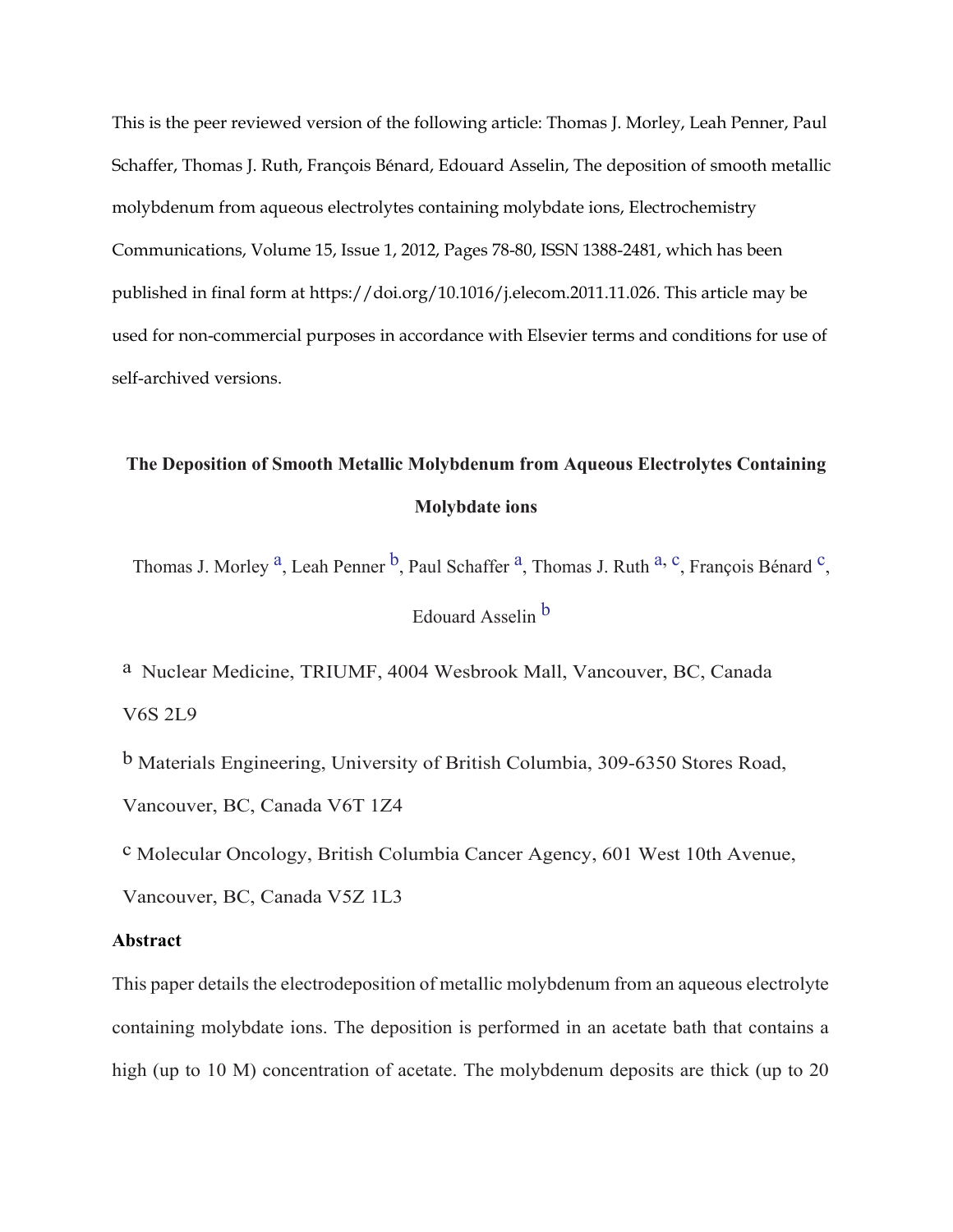μm), adherent and were characterized by XRD and XPS analysis. The deposition is inefficient, with most of the current (up to 99%) used in the electrolysis of water to generate hydrogen. The effect of acetate concentration, pH, additives and current on the deposition efficiency and physical properties of the molybdenum deposit were investigated and optimized to obtain smooth, adherent coatings.

# **1 Introduction**

The unique properties of molybdenum are often exploited as coatings to increase the thermal and wear resistance of materials. [1] They are most often manufactured by sintering, pressing or spraying molybdenum powder at elevated temperature, rather than electroplating.  $[2, 3]$  The dearth ofreports describing the electrodeposition of molybdenum is most likely due to its highly oxophilic nature and stability of its oxides, especially in water. Attempts to electrochemically reduce and deposit molybdenum from molybdate (MoO<sup>2–</sup>) ions produces either a poorly adherent mixed oxide,  $[4–6]$  or a thin  $(< 0.1 \mu m)$  metallic film. [7] Thicker (up to 3  $\mu$ m) metallic molybdenum has been deposited in the presence of fluoride ions, [8] and even thicker  $(>3 \mu m)$  coatings can be co-deposited in the presence of one of the iron-group metals (Ni, [9] Co [10] and Fe [11]) to give an alloy. However these alloys generally contain lessthan 50% molybdenum and may not be suitable for applications requiring pure molybdenum.

Thick ( $\leq$ 500 µm) metallic molybdenum deposits, via electrodeposition, have been reported by using non-aqueous electrolytes. [12, 13] Such processes utilize a molten chloride salt or oxide melt electrolyte, generated by melting together the molybdenum salt with one or more alkali salts at high temperatures ( $>800 \degree C$ ). However, the high temperatures and water-sensitive molybdenum salts require significantly more complex and specialized equipment. The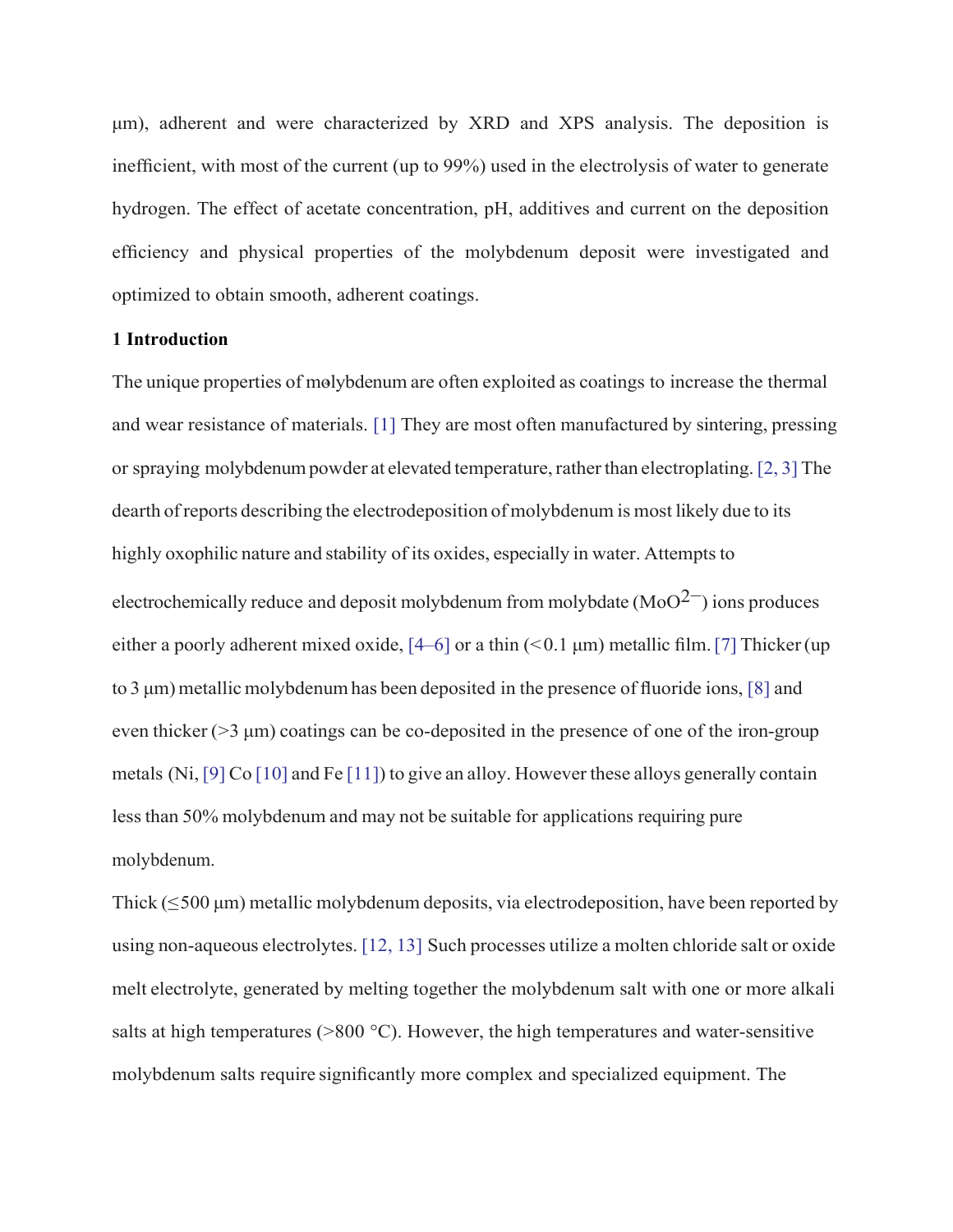concept of bringing together the benefits of both aqueous and molten salt electrolytes by employing a saturated aqueous salt electrolyte has remained largely unexplored. To our knowledge only one report details such an approach, [14] and describes a lustrous, white metal, adherent deposit of molybdenum up to 1.5 μm thick from an electrolyte containing molybdates and a high (>5 M) concentration of co-salt.

The current paper describes carefully optimized conditions under which thick ( $>5 \mu m$ ) metallic deposits of molybdenum can be obtained from aqueous molybdate containing electrolytes. The deposition efficiency and physical characteristics of the deposit were found to be highly dependent on the pH of the electrolyte, yielding a non-crystalline molybdenum metal layer, completely reduced from its oxide form(s).

# **2 Experimental**

In a typical experiment, potassium acetate (25 g, 255 mmol), ammonium acetate (20 g, 260 mmol) and ammonium heptamolybdate (250 mg, 1.0 mmol) were dissolved in water (25 ml) contained in a jacketed beaker, preheated to 30  $^{\circ}$ C and stirred at 800 rpm. A typical electrolyte has a viscosity of 11.4 mPa. The pH of the solution was adjusted with either concentrated acetic acid or ammonium hydroxide. A platinum gauze anode ( $70 \times 50$  mm) was held parallel, at a distance of 40 mm, to a pre-cleaned (by 1200 grade SiC paper, acetone and water) copper cathode (with  $32 \times 11$  mm working surface area). The cathode was held in place using a PTFE holder that exposes only one face to the electrolyte. The electrodes were connected to a potentiostat (Princeton Applied Research model 273A). After 1 h the current was stopped, the cathode removed, washed with distilled water, dried under vacuum, weighed and characterized using the techniques outlined below. Optical microscopy was performed using a Nikon Eclipse MA200. SEM and EDX spectra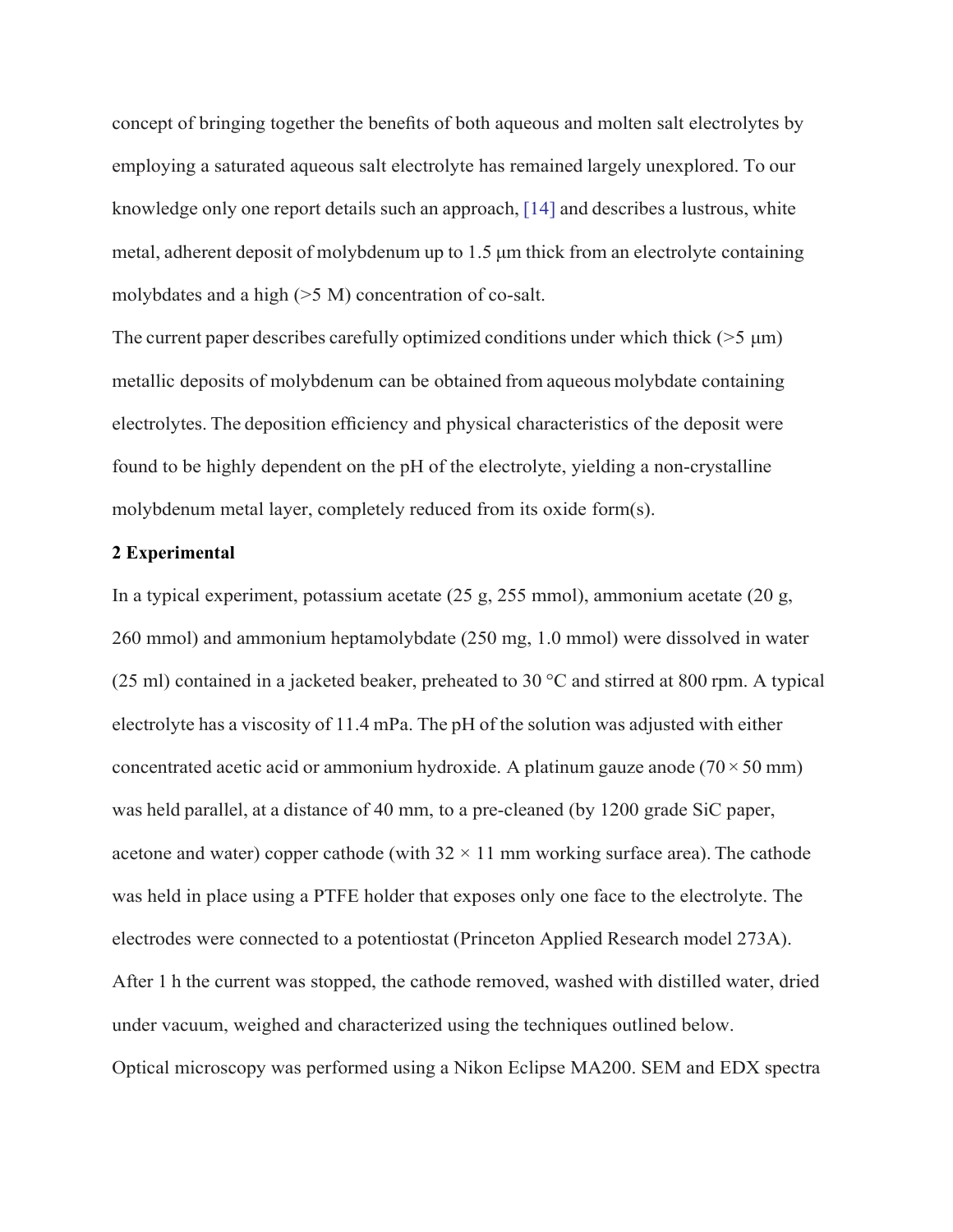were obtained using a Hitachi S3000-N microscope. XRD spectra were obtained using a Bruker D8 powder diffractometer and XPS spectra were obtained using an Omicron and Leybold Max200 spectrometer.



Fig. 1. Effect of pH (6.2–7.0) and current density (0.2–0.5 Acm<sup>-2</sup>) on d.c.e over a one hour experiment.

# **3 Results and Discussion**

# *3.1 Optimization of Bath and Electrode Composition*

With the aim of developing an electrolyte that would promote deposition of thick coatings of molybdenum, a series of baths were tested that contained a high (up to 10 M) concentration of acetate, formate, phosphate or chloride salts at ambient temperature and neutral pH. Of these initial trials, only the acetate baths resulted in thicker ( $>1 \mu$ m), lustrous deposits, a result consistent with the only other previous report. [14] The molybdenum deposit obtained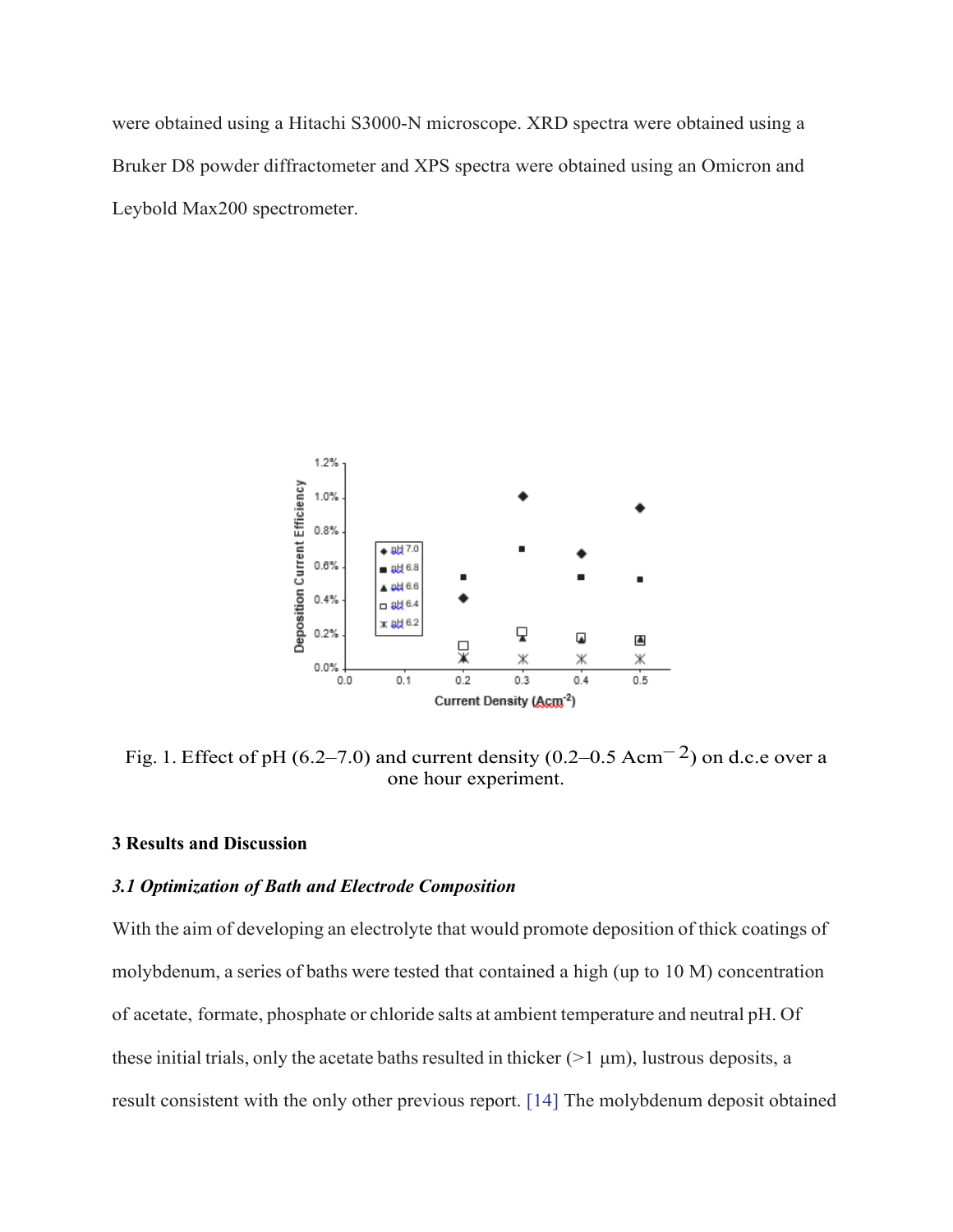from this process (>99.9% Mo by EDX analysis) had a nodular, non-smooth surface (see Fig. 2). Metallic deposits were obtained using molybdenum trioxide and sodium, potassium and ammonium molybdates interchangeably, without any noticeable difference in the deposition. Molybdate concentrations were varied between 1 and 100 mM, with no effect on deposition, suggesting that the electrolyte is already saturated. Stirring rate did not affect molybdenum deposition with the large volumes of hydrogen generated likely dominating mass transport.

The electrodeposition does not appear to be dependent on the cathode material and thick molybdenum deposits were obtained routinely on copper, steel, iron, nickel, molybdenum, tantalum and rhodium. With an aluminum cathode, a significant amount of degradation was noted during the electrodeposition. Platinum was found to be the optimum anode for the electrolysis, since graphite anodes degraded during the process.

#### *3.2 Effect of current density and pH on deposit*

The composition of the electrolyte and deposition conditions was optimized towards maximizing thickness and density of the deposit, while maintaining structural stability and bonding to the cathode. Electrolyte pH was investigated, and it was found that the pH in the cathodic compartment of the cell increased dramatically over time due to the hydrogen evolution reaction (HER). Both electrodes were placed in a single cell to mitigate this effect and the pH of the electrolyte was found to be stable  $(\pm 0.2)$  throughout the course of the experiment (2 h). Below pH 5.5 no metallic deposit was obtained, while above pH 8.5 the deposits became less compact, lustrous and adhesive to the cathode. A detailed study of the effect of pH and current density on the deposition current efficiency (d.c.e.) is shown in Fig. 1.

The efficiency of molybdenum deposition is extremely low in all cases, with most (> 98%) of the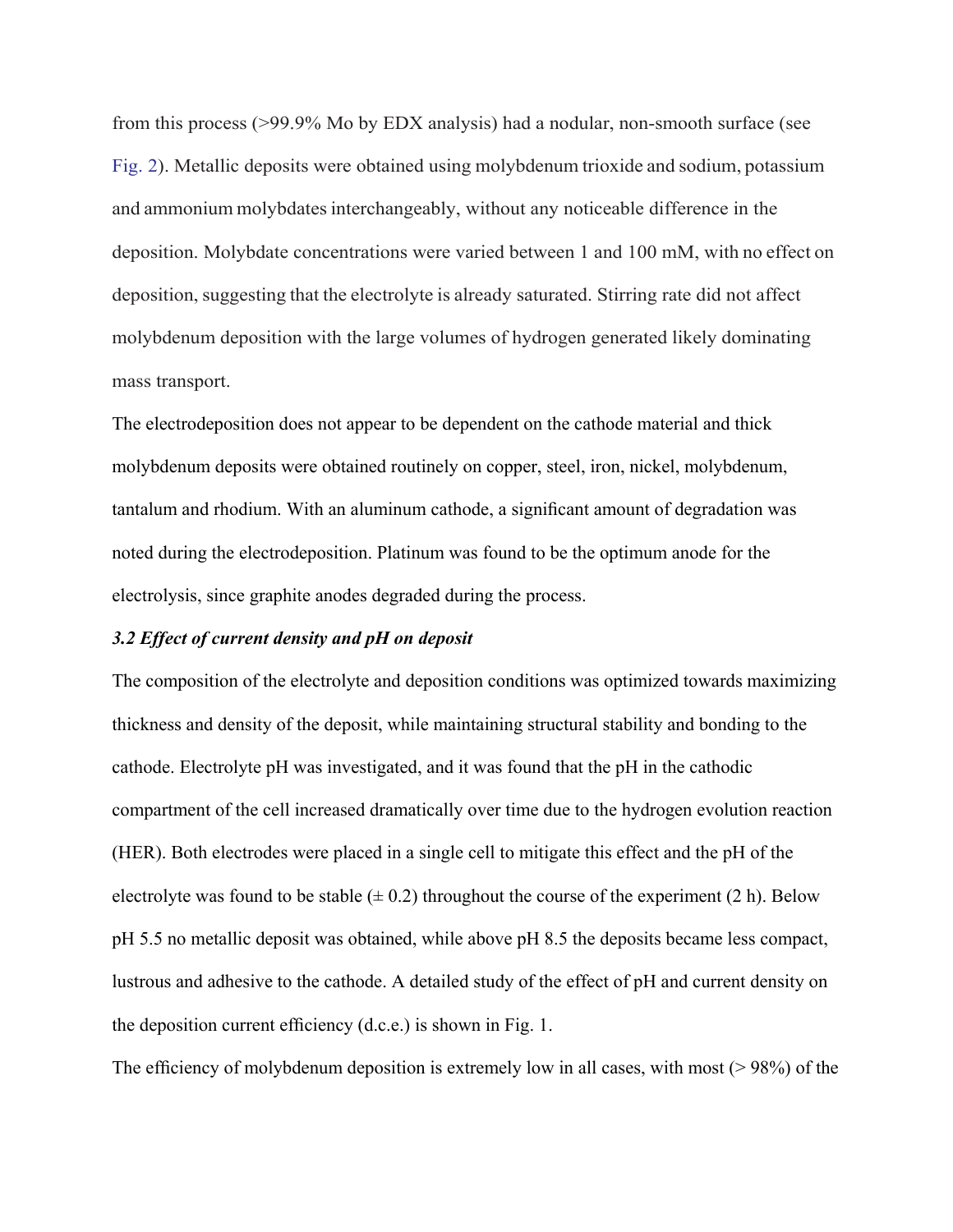available current being used in the HER, due to the reduction potential of molybdenum metal being lower than that of water. [15] However, other metals have a lower reduction potential than molybdenum (i.e. Zn, Ni, Mn) and are routinely electroplated from aqueous electrolytes. Thus, the observed low efficiency may be due to molybdenum participating as a catalyst for water reduction. [16] We hypothesize that once a thin metal film has been deposited, hydrogen production is accelerated by molybdenum itself, diverting almost all the cell current through this pathway and away from further molybdate reduction.

The microstructure of the deposit was also heavily influenced by the pH of the electrolyte. Smooth, dense deposits were obtained at pH 6.6 and below, while nodular, poorly adhesive deposits were obtained at pH 6.8 and above. The poor adherence is a result of the molybdenum layer peeling away from the cathode and indicates the presence of tensile stress within the deposit. The smoother, adherent deposit obtained below pH 6.6 may be a result of its slower growth rate. The addition of low concentrations of bone glue (less than 2 mg/L) to electrolytes with a pH above 6.8 resulted in a slightly smoother deposit.

The significant effect of electrolyte pH is unexpected, since the local pH at the cathode would normally be higher than bulk, due to the HER. However, the buffering effect of concentrated ammonium acetate and the significant mass transfer at the cathode, due to the large volumes of hydrogen produced, may lead to little change in pH at this surface. The observed increase in the d.c.e would then be a result of the suppression of the HER, since the potential for the HER decreases as pH is increased.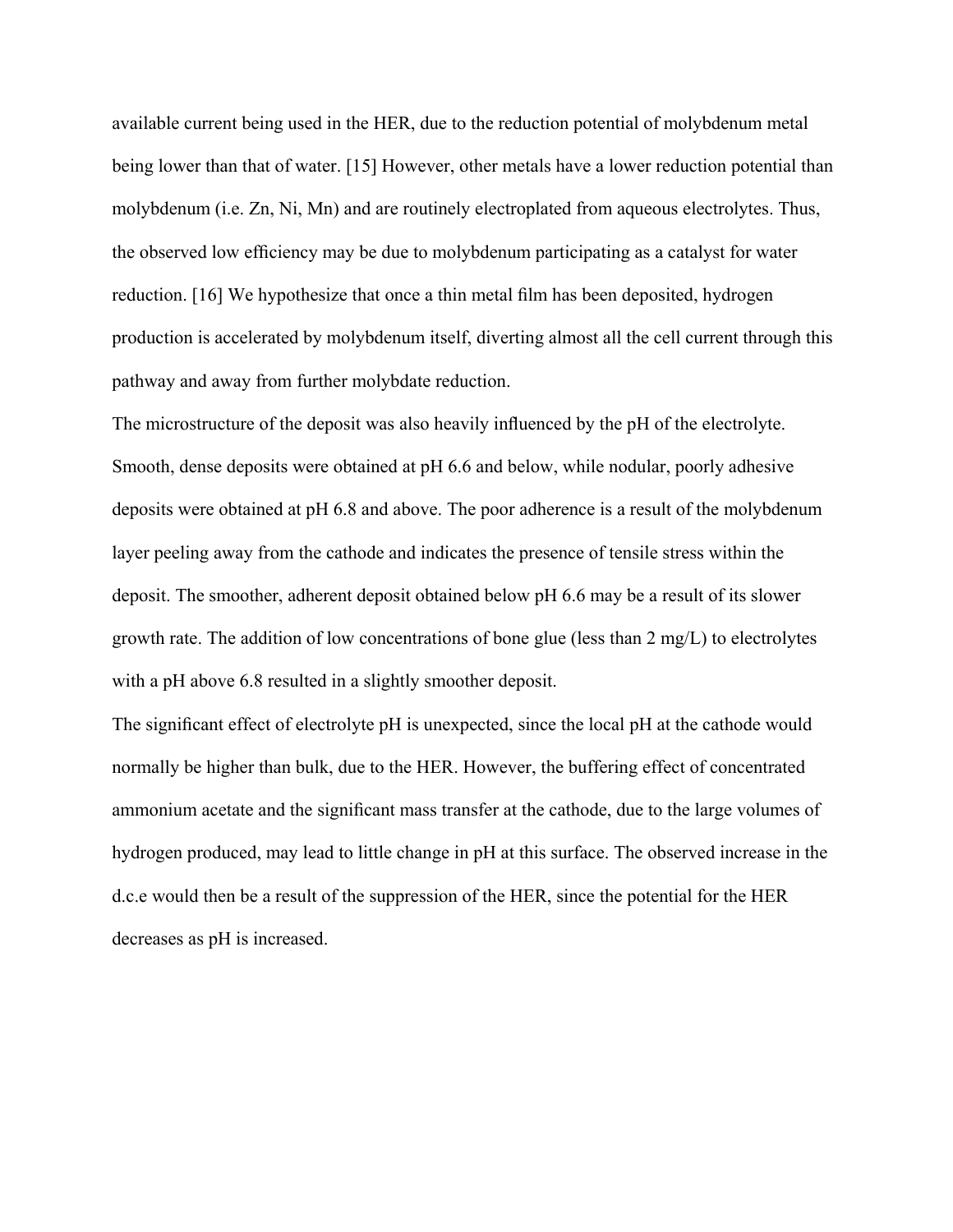

Fig. 2. Deposit obtained from an electrolyte containing ammonium molybdate (10 mM) and acetate (8 M) at pH 7.0 and 0.4  $Acm^{-2}$  after 10 h. Left – SEM/EDX analysis of a molybdenum deposit on copper, cross sectioned into epoxy resin. Right - by optical microscopy  $(50 \times \text{magnification}).$ 

|         |           | <b>References</b>     |             |             |              |              |
|---------|-----------|-----------------------|-------------|-------------|--------------|--------------|
|         | This work | Graphite <sup>a</sup> | $Mo(0)^{b}$ | $Mo(III)^b$ | $Mo(IV)^{b}$ | $Mo(VI)^{b}$ |
| C1s     | 285.0     | 284.2                 |             |             |              |              |
| Mo3d3/2 | 231.7     |                       | 230.9       | 232.9       | 233.4        | 235.1        |
| Mo3d5/2 | 228.5     |                       | 227.7       | 229.7       | 230.2        | 231.9        |
|         |           |                       |             |             |              |              |

| Table 1 Binding energies (eV) of Mo3d orbitals obtained by XPS in comparison to |  |
|---------------------------------------------------------------------------------|--|
| known references. $a$ [20], $b$ [19].                                           |  |

# *3.3. Effect of Acetate Concentration*

The acetate concentration in the electrolyte affects both the deposition rate and the microstructure of the deposit. In electrolytes at pH 7.2 metallic deposits were obtained in the range of 1.6:1 to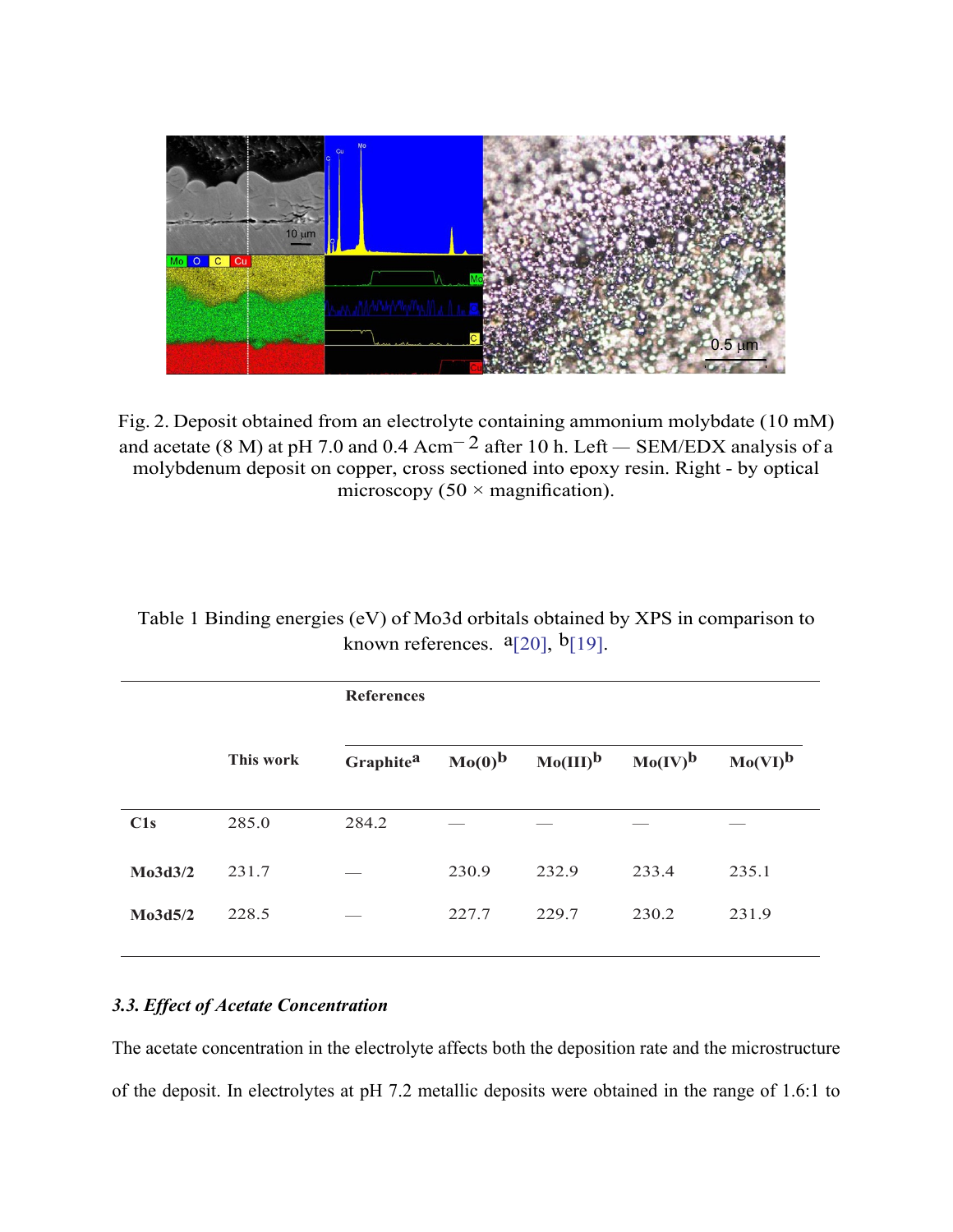3.5:1 mole ratios of water to acetate. A mixture of colored oxides was obtained in the range 3.5:1 to 4.5:1, with ratios above 4.5:1 only black oxide deposits were obtained. The optimal ratio was found to be 1.9:1, which yielded a smooth dense molybdenum metal deposit. By decreasing the acetate concentration beyond this value a lower d.c.e and a less adhesive deposit was obtained. At high acetate concentrations water may be less available due to solvation of the salts. The water activity in a typical electrolyte used here was calculated to be 0.125. [17] If the water is not as available for reduction to hydrogen, there may be a decreased flux through the HER and a concurrent increase in charge available for reduction of molybdate, increasing the deposition rate. A second effect of a high acetate concentration could be the stabilization of transient, lower valence molybdenum species as it is reduced. [14]

# *3.4 Analysis of Deposit*

The molybdenum deposits were characterized by EDX, XRD and XPS. EDX (Fig. 2) suggests that the deposit is predominantly molybdenum, however this does not rule out the presence of a molybdenum oxide. XRD analysis of the deposit failed to yield any peaks, suggesting that the deposit is amorphous or that the grains are nanometric. [18] The XPS analysis results are shown in Table 1. The C1s binding energy obtained is offset from literature data by 0.8 eV, which when subtracted from the Mo3d data gives binding energies identical to those reported for reduced Mo(0) metal. [19] This suggests that it is reduced molybdenum metal that is deposited and not an oxide.

# **4 Conclusions**

Herein, we have demonstrated that thick, adherent deposits of metallic molybdenum can be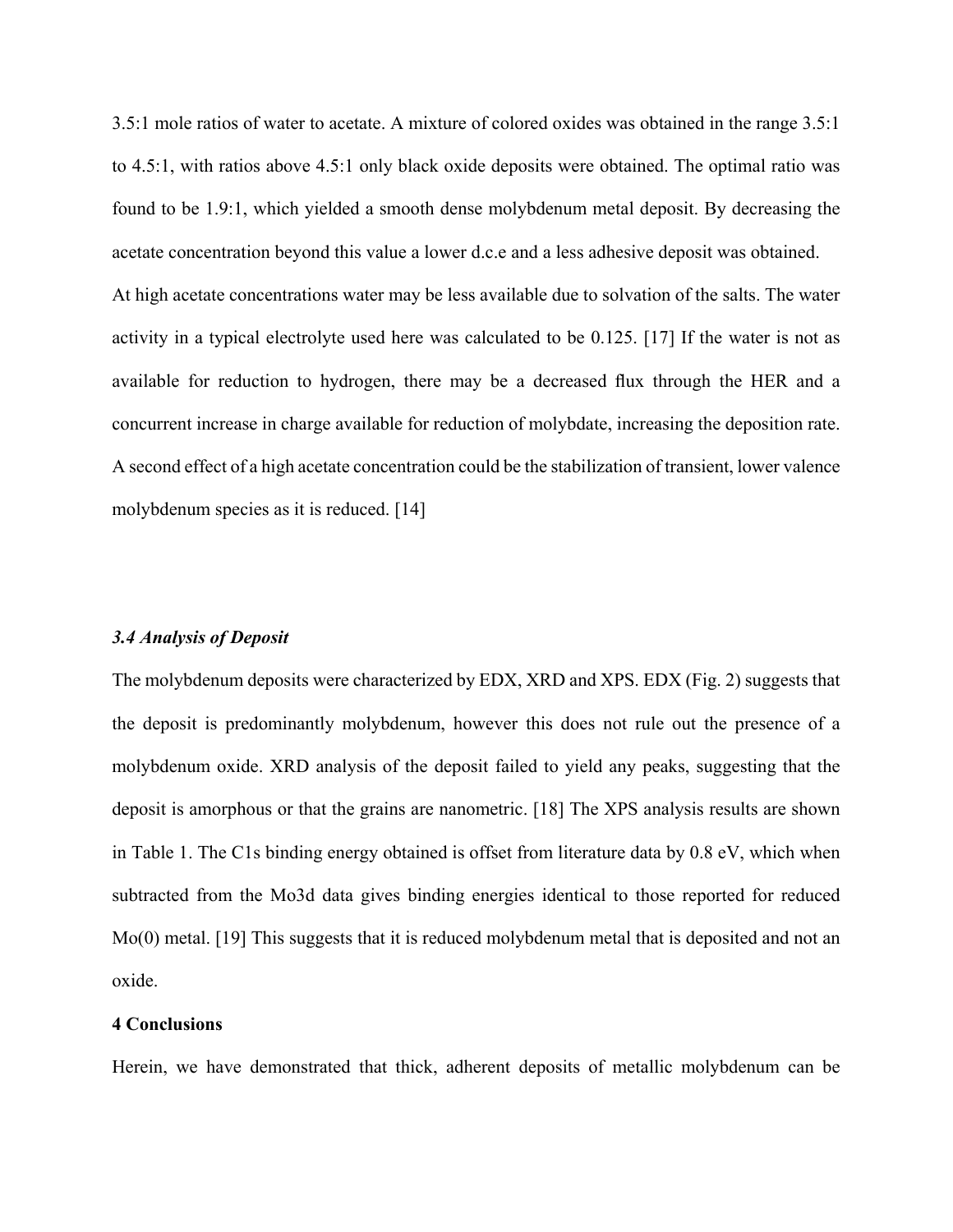deposited from aqueous electrolytes containing molybdate ions. The electrolyte requires a high concentration of acetate ions, with the pH of the electrolyte having a dramatic effect on deposition efficiency and deposit microstructure. Smooth deposits were obtained in baths with a pH of less than 6.6, with a water to acetate ratio of 1.9 to 1. The deposit is amorphous in nature and consists of completely reduced molybdenum metal with very little or no oxygen detected. Deposition of molybdenum metal using an aqueous-based electrolyte that uses economical, readily available molybdate substrates significantly reduces the complexity of forming molybdenum coatings, and may find an application in wear resistance of materials.

# **Acknowledgements**

This work was supported by grants RMIPJ 389546–09 from the Natural Sciences and Engineering

Research Council of Canada and MIS-100934 from the Canadian Institutes of Health Research.

Additional financial support was provided by TRIUMF and Natural Re- sources Canada.

# **References**

[1] M. Laribi, A.B. Vannes, D. Treheux, Study of mechanical behavior of molybdenum coating using sliding wear and impact tests, Wear 262 (2007) 1330–1336.

[2] H.S. Huang, K.S. Hwang, Deoxidation of molybdenum during vacuum sintering, Metallurgical and Materials Transactions A 33 (2002) 657–664.

[3] F. Habashi (Ed.), Handbook of Extractive Metallurgy, WILEY-VCH, Heidelberg, Germany, 1997.

[4] M.P. Zach, K.H. Ng, R.M. Penner, Molybdenum nanowires by electrodeposition, Science 290 (2000) 2120–2123.

[5] R.S. Patil, M.D. Uplane, P.S. Patil, Structural and optical properties of electrodeposited molybdenum oxide thin films, Applied Surface Science 252 (2006) 8050–8056.

[6] V.M. Nagirnyi, R.D. Apostolova, E.M. Shembel, Electrodeposition of molybdenum oxide and its structural characteristics, Russian Journal of Applied Chemistry 79 (2006) 1438–1442.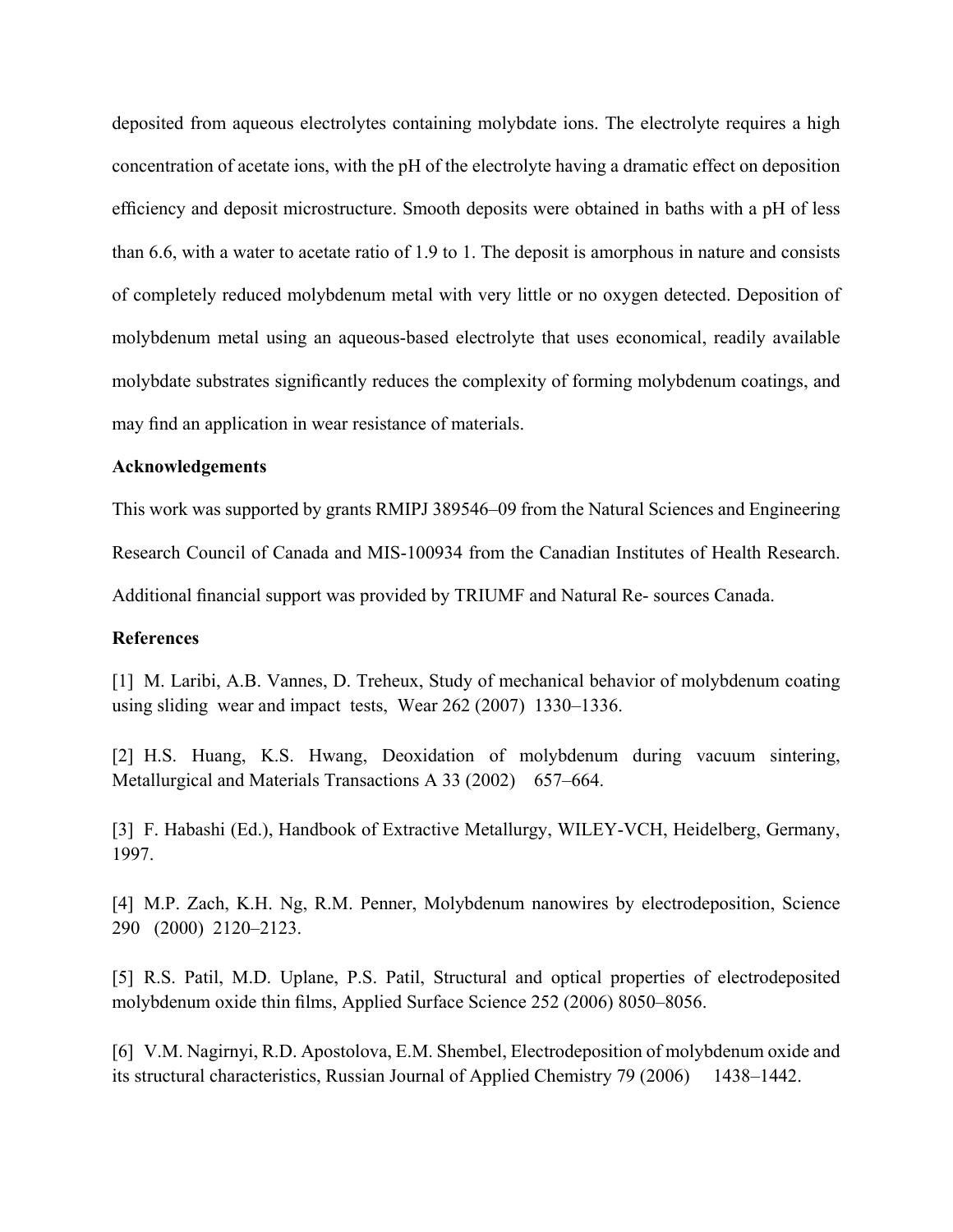[7] S. Daolio, M. Fleischmann, D. Pletcher, A Study of the Deposition of Molybdenum at a Vitreous Carbon Cathode from an Aqueous Citrate Bath, Journal of Electroanalytical Chemistry 130 (1981) 269–275.

[8] N.D. Ivanova, S.V. Ivanov, E.I. Boldyrev, O.A. Stadnik, Electrodeposition of metal molybdenum from electrolytes containing hydrofluoric acid, Protection of Metals 42 (2006) 354– 358.

[9] M.P. Pavlov, N.V. Morozova, V.N. Kudryavtsev, Electrodeposition of nickel- molybdenum alloys from ammonium citrate baths containing intermediate valence molybdenum compounds, Protection of Metals 43 (2007) 459–464.

[10]E. Pellicer, E. Gomez, E. Valles, Use of the reverse pulse plating method to improve the properties of cobalt-molybdenum electrodeposits, Surface and Coatings Technology 201 (2006) 2351–2357.

[11]N.R. Elezovic, V.D. Jovic, N.V. Krstajic, Kinetics of the HER on Fe-Mo film deposited on mild steel support in alkaline solution, Electrochimica Acta 50 (2005) 5594–5601.

[12]N. Ene, C. Donath, Texture of electrolytic Mo deposition from molten alkali halide, Journal of Optoelectronics and Advanced Materials 8 (2006) 708–711.

[13]G.J. Kipouros, D.R. Sadoway, The Electrodeposition of Improved Molybdenum Coatings from Molten-Salts by the use of Electrolyte Additives, Journal of Applied Electrochemistry 18 (1988) 823–830.

[14]M.J. Ksycki, L.F. Yntema, The Electrodeposition of Molybdenum from Aqueous Solutions, Journal of the Electrochemical Society 96 (1949) 48–56.

[15]M. Dekker, Standard Potentials in Aqueous Solution, IUPAC, New York, USA, 1985.

[16]H.I. Karunadasa, C.J. Chang, J.R. Long, A molecular molybdenum-oxo catalyst for generating hydrogen from water, Nature 464 (2010) 1329–1333.

[17]O. Weres, L. Tsao, Activity of Water Mixed with Molten-Salts at 317-Degrees-C, Journal of Physical Chemistry 90 (1986) 3014–3018.

[18]O. Younes, L. Zhu, Y. Rosenberg, Y. Shacham-Diamand, E. Gileadi, Electroplating of amorphous thin films of tungsten/nickel alloys, Langmuir 17 (2001) 8270–8275.

[19]C.R. Clayton, Y.C. Lu, A Bipolar Model of the Passivity of Stainless-Steel - the Role of Mo